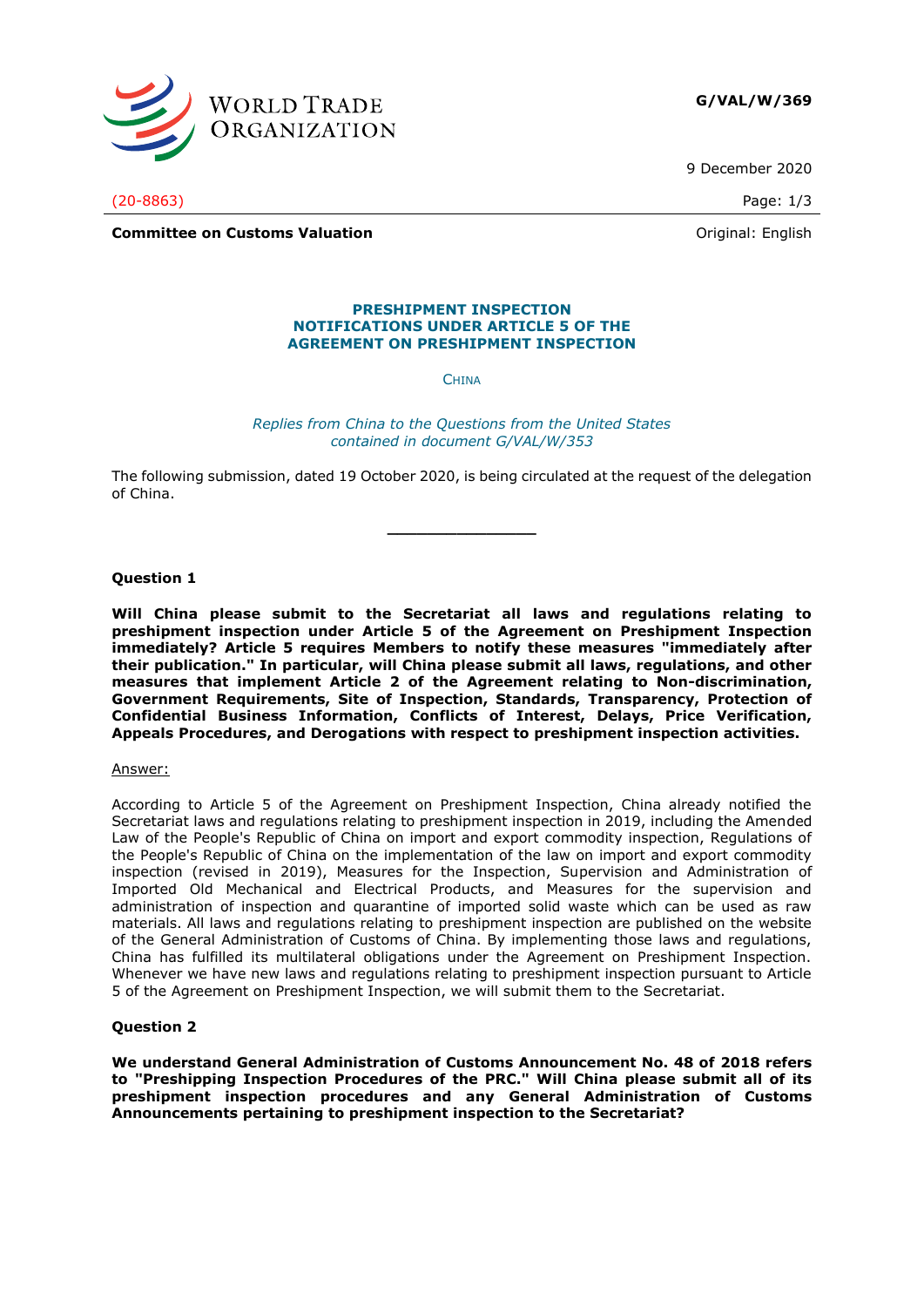## Answer:

General Administration of Customs Announcement No. 48 of 2018 is for guiding the preshipment inspection institutions in the filing management and related supervision and does not involve substantive preshipment inspection procedures to be followed by importers. The announcement was published on the website of the General Administration of Customs of China.

# **Question 3**

**Article 22 of the second measure, Regulations of the People's Republic of China on the implementation of the law on import and export commodity inspection (revised in 2019), provides that in order to import "solid waste that can be used as raw materials" and "old mechanical and electrical products" importers must submit a preshipment inspection certificate and make the import available for inspection by the entry-exit inspection and quarantine agency. Why are both procedures necessary? What does the preshipment inspection fail to identify that the agency inspection can uncover?**

## Answer:

Preshipment inspection measures are designed to reduce environmental safety risks at source. These measures have effectively reduced the cross-border movement and transport of the above-mentioned unqualified solid wastes and products, providing front-line protection while assisting the private sector to avoid unnecessary costs. Customs inspection is a normal port control function of the Customs to exercise the sovereignty of the state, and is the last line of defence to prevent overseas hazardous wastes, wastes that do not conform to China's environmental protection control standards and products that do not conform to China's technical requirements from entering China. Preshipment inspection and arrival inspection and quarantine are mandatory, and they cannot replace each other. In case of any discrepancy between the results of arrival inspection and the preshipment inspection, the arrival inspection and quarantine result at the port shall prevail.

# **Question 4**

**Article 36 of the second measure provides for the designation of foreign inspection agencies that meet the prescribed qualifications. What is the process for designating such foreign inspection agencies? Is it the same process for preshipment inspection companies as it is for other conformity assessment bodies? Where is the list of designated foreign preshipment inspection companies published?** 

#### Answer:

Article 36 of the Second Measure only applies to the designated inspection institutions which are entrusted by the import-export inspection and quarantine authorities to undertake the inspection of import and export commodities. This article has no relationship with the preshipment inspection institutions.

Regarding the solid waste that can be used as raw materials, the list of registered preshipment inspection institutions has been published on the website of the General Administration of Customs of China. Regarding the Old Mechanical and Electrical Products, According to the Paragraph 2 of Article 7 of "Measures for the Inspection, Supervision and Administration of Imported Old Mechanical and Electrical Products" notified to Secretariat by China, the General Administration of Customs of China will not designate inspection institutions to conduct preshipment Inspection of old mechanical and electrical products.

- Measures notified by China related to the import of scrap materials
- **1. The United States would also like to reiterate its continuing concern with the measures China notified related to the import of scrap materials. As repeatedly expressed in other WTO meetings, the United States has significant concerns about China's measures that ban or severely limit the import of scrap materials. Since 2017, China has issued successive measures that outright ban or effectively ban the import of a number of scrap materials with little or no prior notice or**